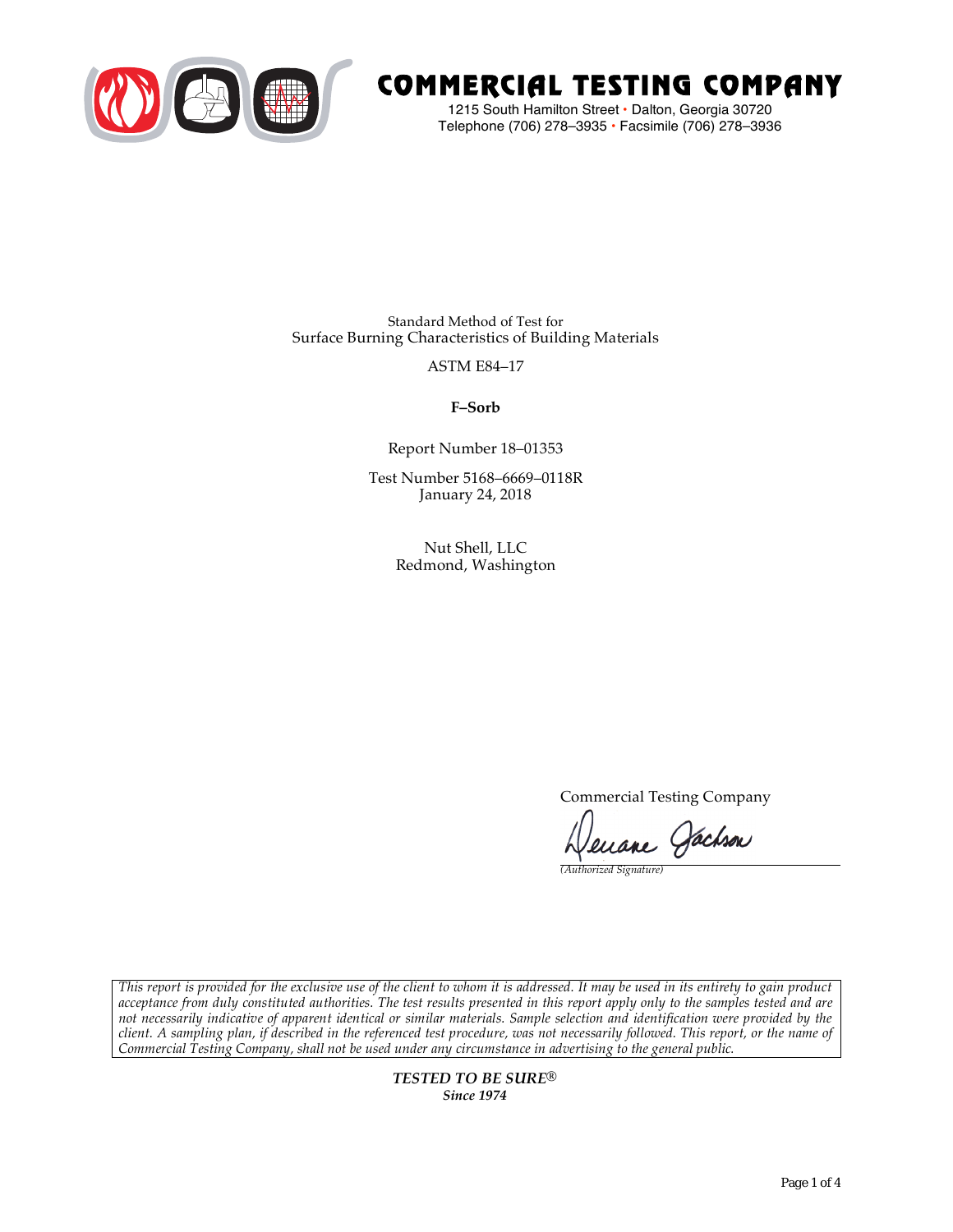# **INTRODUCTION**

This report is a presentation of results of a surface flammability test on a material submitted by Nut Shell, LLC, Redmond, Washington.

The test was conducted in accordance with the ASTM International fire-test-response standard E84–17, *Surface Burning Characteristics of Building Materials*, sometimes referred to as the Steiner tunnel test. ASTM E84 is an American National Standard (ANSI) and has been approved for use by agencies of the Department of Defense. The ASTM E84 test method is the technical equivalent of UL No. 723. The test is applicable to exposed interior surfaces such as walls and ceilings. The test is conducted with the specimen in the ceiling position with the surface to be evaluated face down toward the ignition source. Thus, specimens shall either be self-supporting by its own structural quality, held in place by added supports along the test surface, or secured from the back side.

This standard is used to measure and describe the response of materials, products, or assemblies to heat and flame under controlled conditions, but does not by itself incorporate all factors required for firehazard or fire-risk assessment of the materials, products, or assemblies under actual fire conditions.

# **PURPOSE**

The purpose of the test is to provide only the comparative measurements of surface flame spread and smoke development of materials with that of select grade red oak and fiber–reinforced cement board, Grade II, under specific fire exposure conditions. The test exposes a nominal 24-foot long by 20-inch wide test specimen to a controlled air flow and flaming fire adjusted to spread the flame along the entire length of a red oak specimen in 5½ minutes. During the 10-minute test duration, flamespread over the specimen surface and density of the resulting smoke are measured and recorded. Test results are calculated relative to red oak, which has an arbitrary rating of 100, and fiber–reinforced cement board, Grade II, which has a rating of 0.

The test results are expressed as Flame Spread Index and Smoke Developed Index. The Flame Spread Index is defined in ASTM E176 as "a number or classification indicating a comparative measure derived from observations made during the progress of the boundary of a zone of flame under defined test conditions." The Smoke Developed Index, a term specific to ASTM E84, is defined as "a number or classification indicating a comparative measure derived from smoke obscuration data collected during the test for surface burning characteristics." There is not necessarily a relationship between the two measurements.

The method does not provide for measurement of heat transmission through the surface tested, the effect of aggravated flame spread behavior of an assembly resulting from the proximity of combustible walls and ceilings, or classifying a material as noncombustible solely by means of a Flame Spread Index.

The zero reference and other parameters critical to furnace operation are verified on the day of the test by conducting a 10–minute test using 1/4–inch fiber–reinforced cement board, Grade II. Periodic tests using NOFMA certified 23/32–inch select grade red oak flooring provide data for the 100 reference.

# **TEST SAMPLE**

The test sample, selected by the client, was identified as **F–Sorb 1" Thick Acoustic Panel**, a polyester acoustic panel with a weight of 7.5 pcf and a thickness of 1 inch. Six test panels, each measuring 24 inches wide by 48 inches in length, were received. They were physically self-supporting and required no additional sample preparation. The panels were transferred to storage racks and conditioned to equilibrium in an atmosphere with the temperature maintained at  $71 \pm 2$ °F and the relative humidity at 50  $\pm$  5 percent. For testing, the panels were placed end-to-end on the ledges of the tunnel furnace to make up the necessary 24-foot test sample and the test conducted with no auxiliary support mechanism.

# **TEST RESULTS**

The test results, calculated on the basis of observed flame propagation and the integrated area under the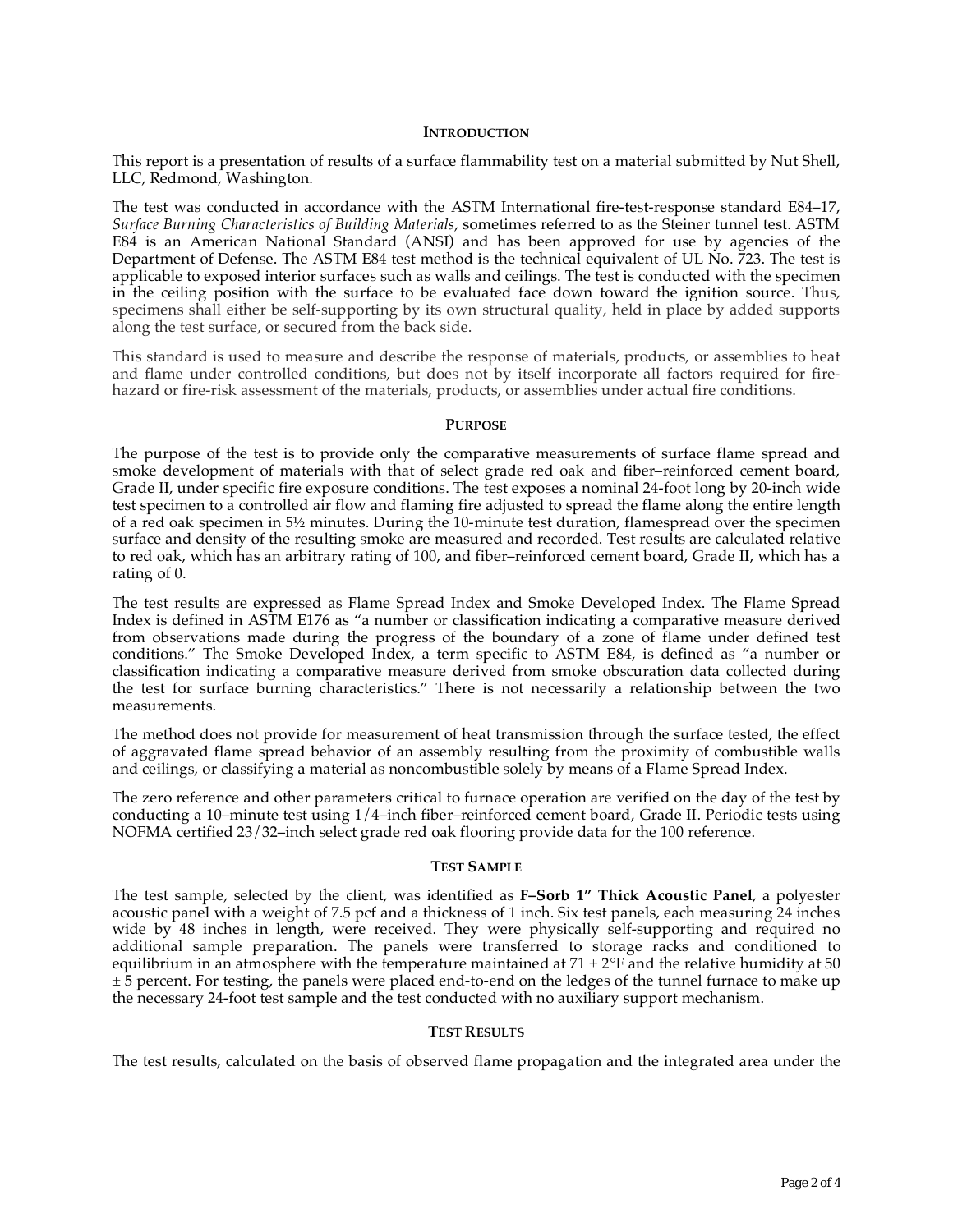recorded smoke density curve, are presented below. The Flame Spread Index obtained in E84 is rounded to the nearest number divisible by five. Smoke Developed Indices are rounded to the nearest number divisible by five unless the Index is greater than 200. In that case, the Smoke Developed Index is rounded to the nearest 50 points. The flame spread and smoke development data are presented graphically at the end of this report.

| <b>Test Specimen</b>                    | <b>Flame Spread Index</b> | <b>Smoke Developed Index</b> |
|-----------------------------------------|---------------------------|------------------------------|
| Fiber-Reinforced Cement Board, Grade II |                           |                              |
| Red Oak Flooring                        | 100                       | 100                          |
| <b>F-Sorb 1" Acoustic Panel</b>         | 10                        | 185                          |

#### **OBSERVATIONS**

Specimen ignition over the burners occurred at 0.08 minute. Surface flame spread was observed to a maximum distance of 10.15 feet beyond the zero point at 9.98 minutes. The maximum temperature recorded during the test was 652°F. For information purposes, the actual (unrounded) Flame Spread and Smoke Developed Indices were 11.2 and 186.8 respectively.

# **CLASSIFICATION**

The Flame Spread Index and Smoke Developed Index values obtained by ASTM E84 tests are frequently used by code officials and regulatory agencies in the acceptance of interior finish materials for various applications. The most widely accepted classification system is described in the National Fire Protection Association publication NFPA 101 *Life Safety Code*, where:

| Class A | 0 – 25 Flame Spread Index             | $0 - 450$ Smoke Developed Index |
|---------|---------------------------------------|---------------------------------|
|         | Class B $26 - 75$ Flame Spread Index  | $0 - 450$ Smoke Developed Index |
|         | Class C $76 - 200$ Flame Spread Index | $0-450$ Smoke Developed Index   |

Class A, B, and C correspond to Type I, II, and III respectively in other codes. They do not preclude a material being otherwise classified by the authority of jurisdiction.